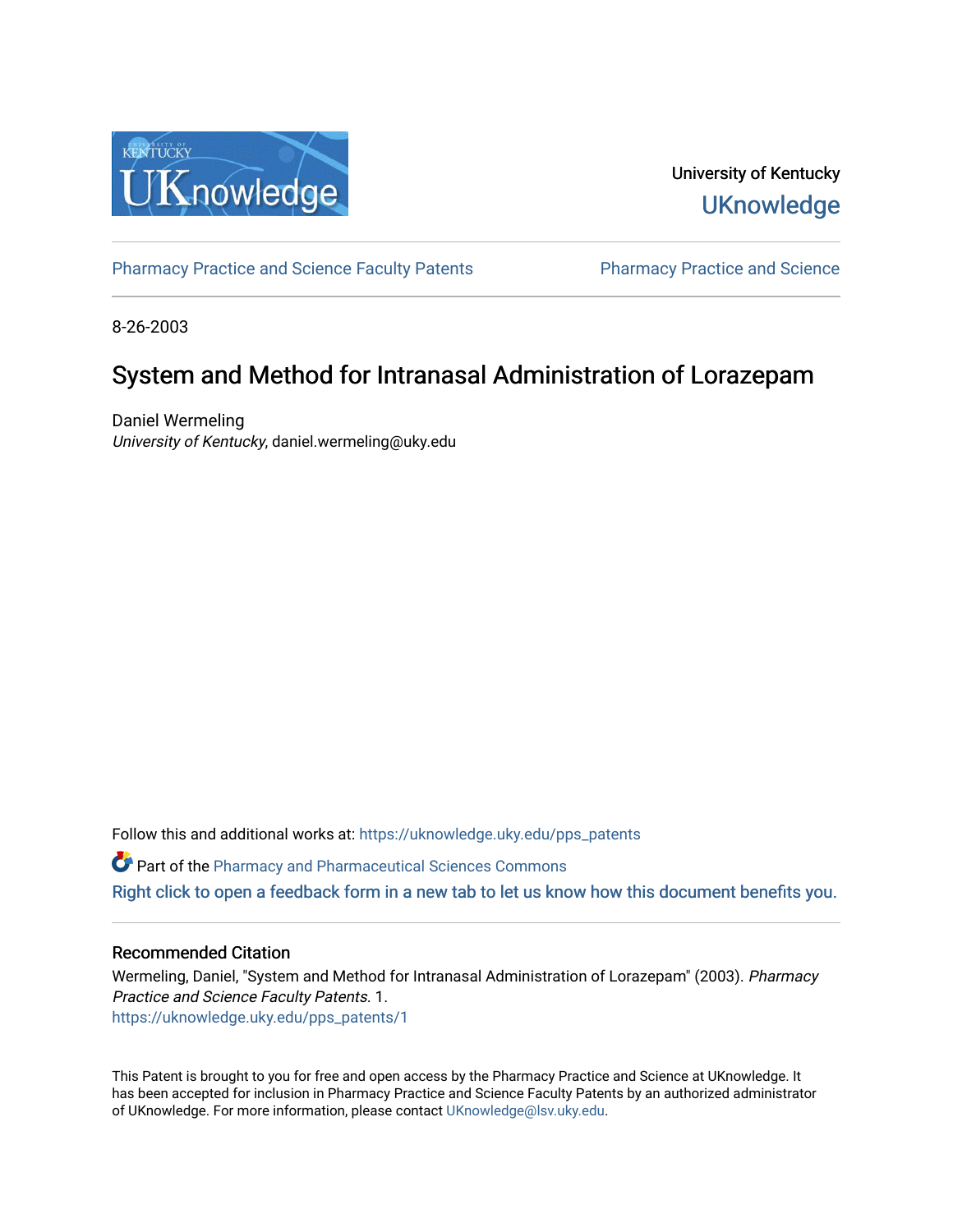

US006610271B2

# (12) United States Patent

#### (54) SYSTEM AND METHOD FOR INTRANASAL ADMINISTRATION OF LORAZEPAM

- (75) Inventor: Daniel P. Wermeling, Lexington, KY
- (73) Assignee: University of Kentucky Research Foundation, Lexington, KY (US)
- (\*) Notice: Subject to any disclaimer, the term of this patent is extended or adjusted under 35 U.S.C.  $154(b)$  by 0 days.
- (21) Appl. No.: 09/790,199
- (22) Filed: Feb. 20, 2001

#### (65) Prior Publication Data

US 2001/0055571 A1 Dec. 27, 2001

#### Related US. Application Data

- $(63)$  Continuation-in-part of application No. 09/569,125, filed on May 10, 2000, now abandoned.
- (51) Int. Cl.7 ........................ .. A61N 25/02; A61K 9/00;
- A61K 1/55; A61L 9/04 (52) US. Cl. ........................ .. 424/43; 514/219; 514/220
- (58) Field of Search .......................... .. 424/401, 44, 43;
- 514/219, 220

# (56) References Cited

#### U.S. PATENT DOCUMENTS

4,950,664 A \* 8/1990 Goldberg .................. .. 514/219

# (10) Patent No.: US  $6,610,271$  B2<br>(45) Date of Patent: Aug. 26, 2003 Wermeling (45) Date of Patent:

| AND METHOD FOR INTRANASAL                         |  | 5,132,114 A $*$ 7/1992 Stanley et al.  424/440  |
|---------------------------------------------------|--|-------------------------------------------------|
| <b>TRATION OF LORAZEPAM</b>                       |  |                                                 |
|                                                   |  | 5,397,771 A * 3/1995 Bechgaard et al.  514/2    |
| <b>Daniel P. Wermeling, Lexington, KY</b><br>(US) |  | 5,428,006 A $*$ 6/1995 Bechgaard et al.  514/3  |
|                                                   |  | 5,693,608 A $*$ 12/1997 Bechgaard et al.  514/2 |
|                                                   |  | 6,015,797 A $*$ 1/2000 Camborde et al.  514/46  |
|                                                   |  |                                                 |
| University of Kentucky Research                   |  |                                                 |
| <b>Foundation, Lexington, KY (US)</b>             |  | 6,228,383 B1 * 5/2001 Hansen et al.  424/407    |
|                                                   |  | 6,255,502 B1 * 7/2001 Penkler et al.  552/549   |
| Subject to any disclaimer, the term of this       |  |                                                 |

#### FOREIGN PATENT DOCUMENTS

WO 90/02737 \* 3/1990

\* cited by examiner

Primary Examiner—Sreeni Padmanabhan Assistant Examiner—Lauren Q. Wells (74) Attorney, Agent, or Firm—Milton Springut; William D. Schmidt; KaloW & Springut LLP

# (57) ABSTRACT

A therapeutic composition of loraZepam and its pharmaceu tically acceptable derivatives are provided for intranasal administration of at least one predetermined volumetric unit dose in the form of a spray by means that delivers one or more therapeutically prescribed unit doses that are highly accurate as to the volume discharged and Which leave no significant quantity of the composition in the delivery means.

#### 28 Claims, 1 Drawing Sheet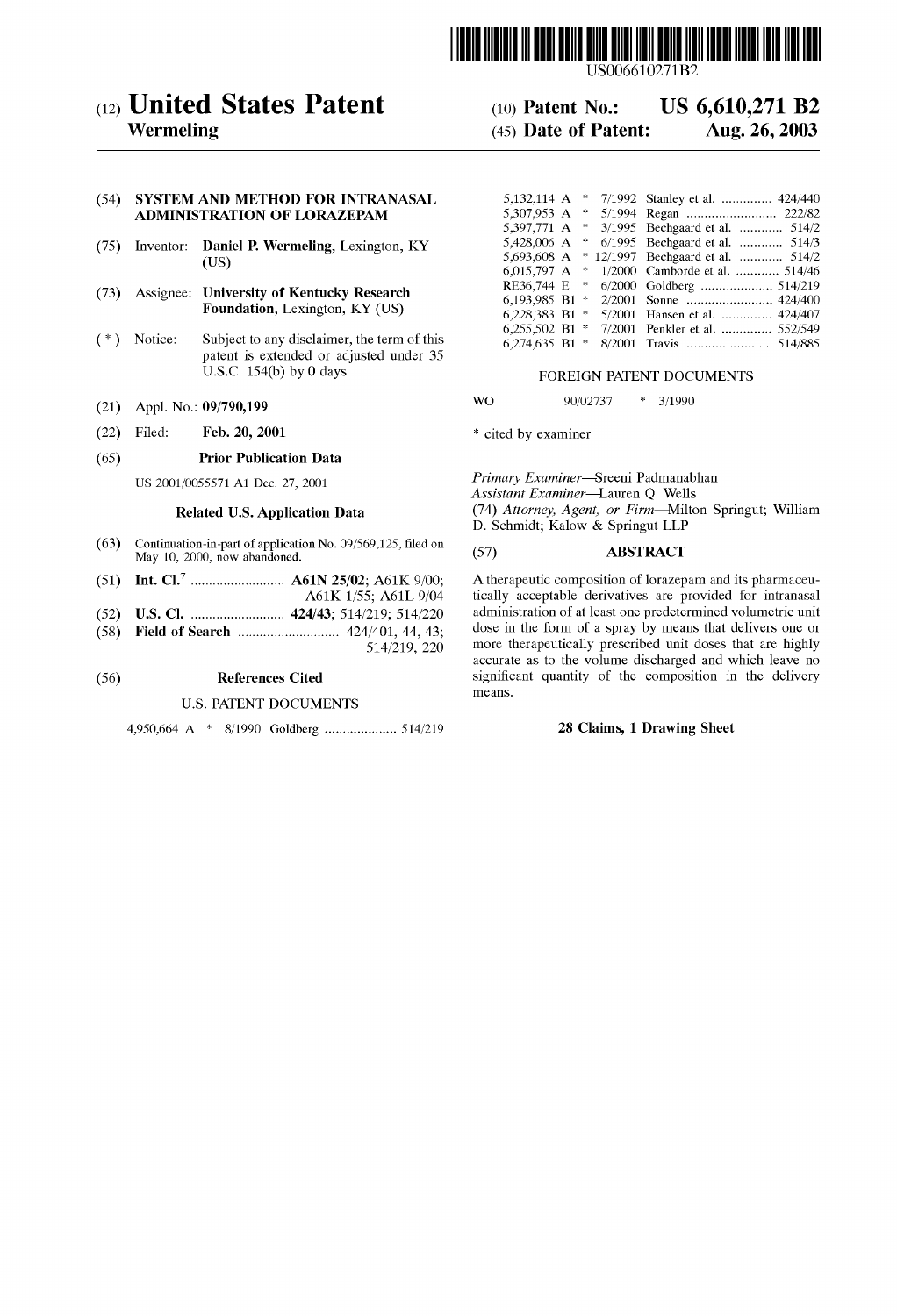

FIG. 1



FIG. 2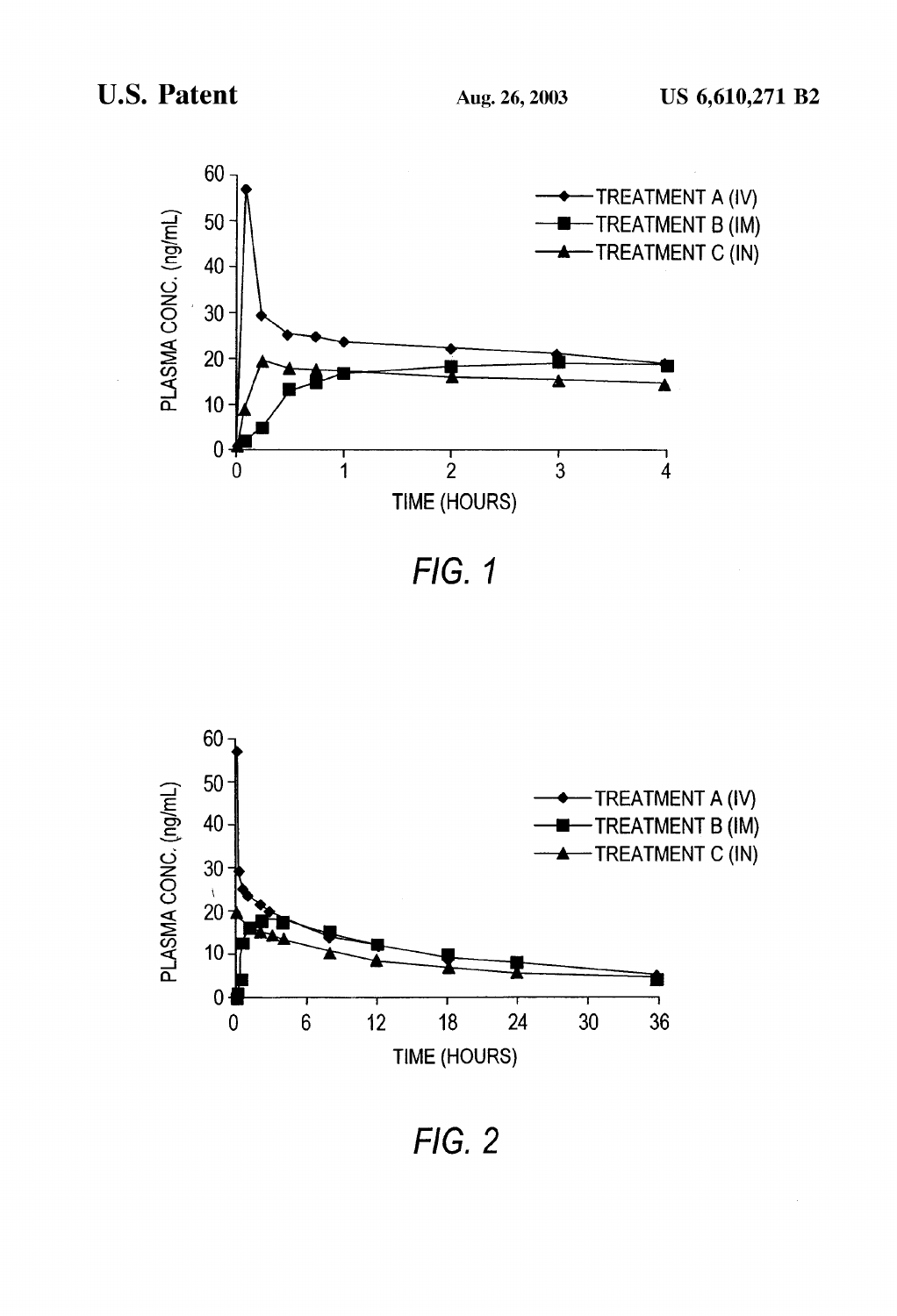25

 $20\,$ 

 $25$ 

60

 $30<sup>2</sup>$ 

# SYSTEM AND METHOD FOR INTRANASAL ADMINISTRATION OF LORAZEPAM

This Application is a Continuation-in-Part of co-pending application Ser. No. 09/569,125, filed May 10, 2000, now abandoned.

### FIELD OF THE INVENTION

The invention relates to pharmaceutical drug composi tions and preparations of lorazepam. This invention also relates to pharmaceutical drug delivery devices, specifically to devices for the intranasal administration of lorazepam. 10

#### BACKGROUND OF THE INVENTION

LoraZepam preparations for the treatment of anxiety related disorders and to induce sedation have been previ ously approved by the US. Food and Drug Administration ("FDA") and have been long-used for oral, intramuscular and/or intravenous administration. Lorazepam is currently marketed in injectable and tablet formulations. Marketers of these preparations have not sought regulatory approval from the FDA for liquid compositions of the same therapeutic compound for intranasal administration. This is surprising since it is Well-knoWn from the literature that the intranasal administration of a pharmacologically active compound generally results in a more rapid bioavailability of the compound, or of its desired active metabolite than if the compound is administered orally. Moreover, the time required to achieve the same concentration of the active compound in the bloodstream e.g., Within a period of about thirty minutes after administration, is generally less via the intranasal route compared to oral administration.

It has been reported that, folloWing oral administration, peak plasma concentrations of approximately 25 ng/mL Were not observed until approximately 2.4 hours after administration With a bioavailability of 99.8%. (Greenblat, et al., Journal of Pharmaceutical Sciences, Vol. 66, No. 1 (1979).) It has also been reported that, folloWing intranasal administration of lorazepam in a Cremophor EL, a non- $40$ aqueous vehicle, the time to peak plasma concentration Was 1.4 hours With a bioavailability of 51%. (Lau and Slattery, International Journal of Pharmaceuticals, 54 (1989) 171—174.)

The intranasal route of administration also provides 45 numerous advantages over intravenous (IV) and intramus cular (IM) injections. One principal advantage of intranasal administration is convenience. An injectable system requires sterilization of the hypodermic syringe and in the institutional setting, leads to concerns among medical personnel  $50$ about the risk of contracting disease if the they are acciden tally stuck by a contaminated needle. Strict requirements for the safe disposal of the used needle and syringe must also be imposed in the institutional setting. In contrast, intranasal and the attending medical personnel, and is far less burdensome on the institution than injectables. There is no significant risk of infection of medical personnel or others in the institutional setting that is associated With nasal spray devices.

A second important advantage of intranasal administra tion over IM and IV is patient acceptance of the drug delivery system. Many, if not most, patients experience anxiety and exhibit symptoms of stress When faced With hypodermic injections via the IM or IV routes. In some 65 cases, the after-effects of the injection include burning, edema, sWelling, turgidity, hardness and soreness. In

 $\mathfrak{D}$ 

contrast, intranasal administration is perceived as non invasive, is not accompanied by pain, has no significant after-effects and produces the gratification of prompt relief in the patient exhibiting the symptom. This is of particular advantage When the patient is a child. Most people have some familiarity With nasal sprays in the form of over-the counter decongestants for alleviating the symptoms of colds and allergies that they or a family member have used routinely. Another important consideration is that the patient can self-administer the prescribed dosage(s) of nasal spray. An empty nasal spray device, or one containing a non medicated solution can be given to the patient to practice the technique for proper insertion, inhalation and activation for self-administration.

In view of the aforementioned advantages and benefits afforded by the intranasal administration, it Would be expected that a preparation of lorazepam exhibiting systemic pharmacological activity Would presently be available for intranasal administration. This has not occurred, despite the fact that preparations for oral, IM and IV administration have been approved for commercial use for many years.

Despite the remarkable commercial success that has been enjoyed by those drugs that have been made available in intranasal form, in fact, only a very limited number of compounds are commercially available to physicians to prescribe and dispense to their patients in that form.

Furthermore, only one multiple-dose spray device has apparently been approved by the FDA for intranasal admin istration of an opiate solution that is categorized as a controlled substance. The devices that are presently avail able exhibit several deficiencies. One spray device intended for multiple uses must be primed before use by expelling a portion of the liquid contents in order to assure that the pump mechanism and delivery tube are filled. Up to seven or eight activations are required to prime the device. It is also indicated that further priming to disperse one or two sprays is to be performed if the device is not used for 48 hours or longer. These procedures necessarily result in the dispenser being overfilled in order to assure that there will be sufficient liquid to deliver the labelled number of doses. It has been found that a substantial volume of the controlled substance often remains in the device, even after the labelled number of doses have been administered. In practice, it has also been found that medical personnel and Workers at health care facilities routinely abscond With the dispensers, sometimes after the patient has had only one or a feW of the prescribed doses in a multi-dose container. This improper use of controlled substances as so-called "recreational drugs" is well-known among medical facility managers and law enforcement authorities. So far as is presently known, no preventative measures have been reported that are effective in dealing With this problem.

administration requires little time on the part of the patient  $55$  intranasal spray devices with sufficient fluid contents for A further problem resides in dispensing to a patient numerous doses for anxiety control purposes. Because a patient suffering from a disorder and exhibiting anxiety may not act rationally in self-administering a drug for relief of the symptom, there is a potential for overdosing. Moreover, because of the nature and construction of these multiple dose spray devices, medical personnel cannot easily determine the number of doses that have been administered by a simple visual inspection of the device.

> Another problem that has recently been identified in clinical studies is the relative inaccuracy of multi-dose intranasal delivery devices that are currently being marketed with opiate solutions for the control of pain. Not only does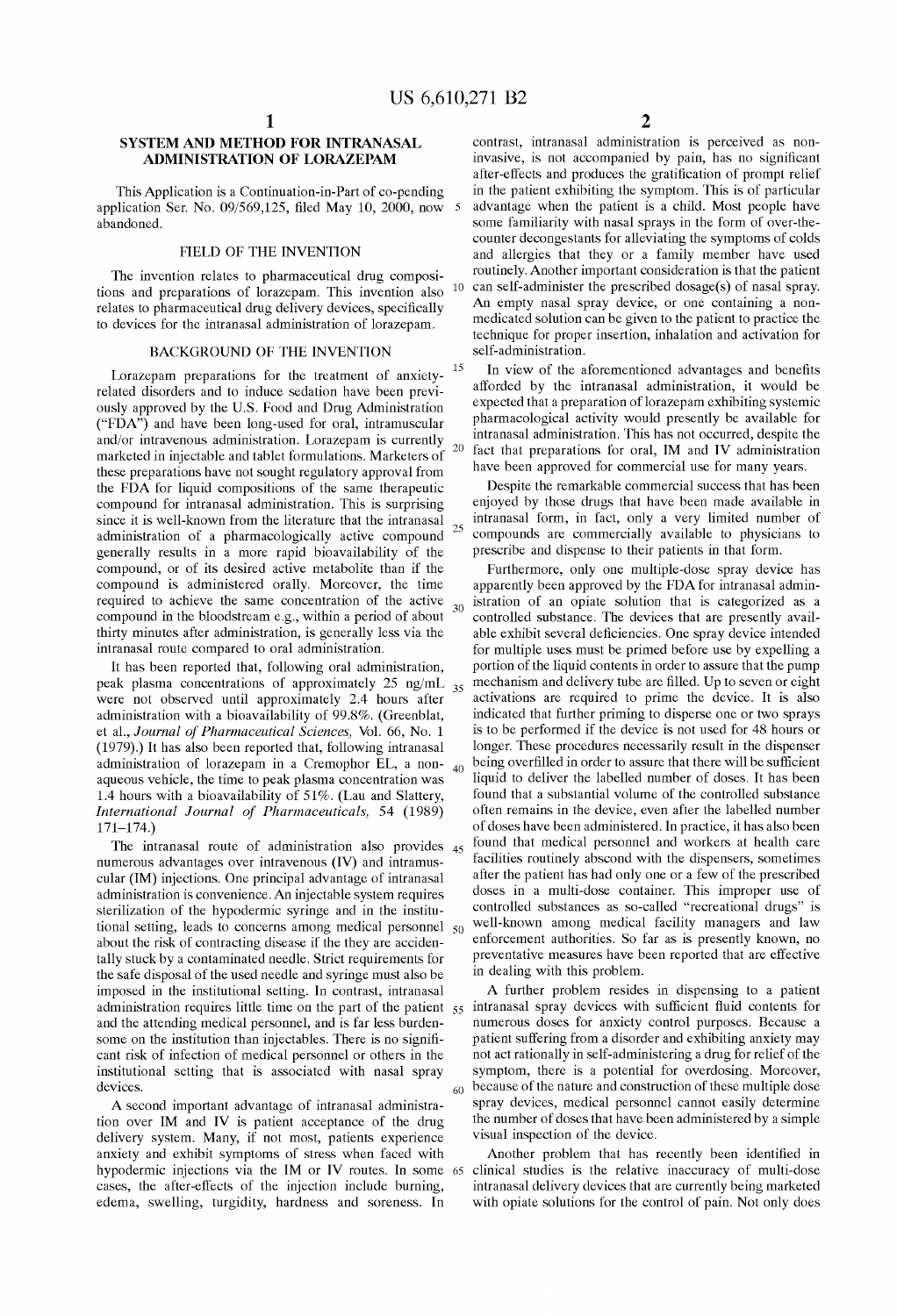30

40

60

65

the average volume of liquid spray actually administered fall about 10% below the purported dosage appearing on the approved label for one such product, significant variations Were also observed among a series of administrations by each patient in the study group. Thus, spray devices tested containing an opiate compound classed as a "controlled substance" by the FDA were found to be capable of administering only about  $90\%$  by volume of the prescribed dosage, on average, and the dosage actually received by each patient in repeated administrations exhibited substantial significant variations of from 60% to 130% of the claimed label dosage.

#### OBJECTS OF THE INVENTION

Accordingly, it is a principal object of the invention to provide a novel therapeutic composition of loraZepam and its pharmaceutical by acceptable derivatives for intranasal 15 administration of at least one predetermined volumetric unit dose in the form of a spray by means that delivers one or more therapeutically prescribed unit doses that are highly accurate as to the volume discharged and Which leave no significant quantity of the composition in the delivery  $20$  means.

Another object of the invention is to provide a novel composition comprising loraZepam, a knoWn compound that is approved for oral, IM and/or IV administration, for use in a highly accurate and reproducible intranasal spray delivery system in a single unit-dose or therapeutically prescribed multiple unit-dose.

It is a further object of this invention to provide an improved intranasal dosage composition and method of administration of lorazepam that exhibits a relatively rapid onset, moderate duration of therapeutic activity, minimal side effects, improved bioavailability, ease and safety of administration, and minimal physical discomfort and anxi ety to the patient occasioned by administration.

It is another object of this invention to provide an intra nasal delivery system for one or more unit doses of novel therapeutic compositions containing lorazepam that permits administration of one or more therapeutically prescribed unit-doses in a medical care facility, such as a hospital, day clinic, or doctor or dentist's office in which the delivery system contains essentially no significant quantity of the therapeutic composition after administration of the single unit-dose or the prescribed number of multiple unit-doses.

It is also an object of the invention to provide the novel  $_{45}$ and improved combination of a device for intranasal admin istration and a formulation for lorazepam that meet the requirements for FDA approval.

Yet another object of the invention is to provide such novel lorazepam compositions for intranasal administration  $\varsigma_0$ in a relatively small and inexpensive, manually operated, self-contained hand-held disposable device that retains essentially no significant quantity of the therapeutic composition after administration of the one or more unit-doses as prescribed.

A further object of the invention is to provide a compre hensive method for providing a novel therapeutic composi tion for intranasal administration that contains loraZepam in a form that exhibits the same pharmacological activity as loraZepam compositions that are approved for oral, IM and/or IV administration, the intranasal composition being available for delivery in highly accurate and reproducible predetermined unit-doses leaving essentially no significant quantity of the therapeutic composition after administration of the prescribed number of unit-doses.

As used herein, the term "essentially no significant quantity of the therapeutic composition" means none, or a trace 4

amount, or an amount that is so small that it cannot be recovered for a subsequent unintended use or abuse after the prescribed use.

10 of the composition and the manner in Which the manual or As used herein, the term "spray" means the liquid com position expressed from the device under pressure in the form of an aerosol, a fine mist, liquid droplets, a fine stream, and combinations of tWo or more of the above forms. It Will be understood that the precise form of the composition is dependent upon the viscosity and other physical properties other force is applied to the device to discharge the liquid composition. A heterogenous spray is acceptable so long as the sprayed volume is effectively adsorbed by the nasal mucosa.

As used herein, "loraZepam" means loraZepam and its active pharmaceutically acceptable derivatives and metabo lites.

# SUMMARY OF THE INVENTION

The improved lorazepam composition for intranasal spray administration is prepared by dissolving lorazepam in polyethylene glycol having an average molecular Weight of 400, ["PEG 400" ] and diluting the solution With propylene glycol to a final composition of about  $20\%$  PEG  $400$  and 80% propylene glycol 2 by volume.

35 The invention further comprehends the intranasal admin istration of the lorazepam composition in the form of a spray in a unit-dose of a predetermined therapeutic volume, Where substantially all of the predetermined volume of the com position is sprayed from delivery means within a specified narroW range of accuracy, While leaving essentially no significant quantity of the therapeutic composition in the applicator from the unit-dose as administered. The dose is administered principally in the form of liquid droplets, that may be accompanied by a minor proportion of an atomized mist or an aerosol. Application to the nasal mucosa of a subject requiring treatment is consistent With the current therapeutic use of loraZepam for treatment of anxiety-related disorders, and especially useful When acute administration is indicated. Such indications include sedation of agitated and/or demented patients pre-operative surgical/dental seda tion and administration to children.

The lorazepam compositions administered in accordance with the method and system of the invention exhibit systemic pharmacological effects folloWing absorption from the nasal mucosa. As will be shown below, the novel pharmaceutical composition provide the lorazepam in a form that is readily absorbable by the nasal mucosa Without damaging or irritating the mucosa, or producing an allergic, or other unacceptable reaction in the recipient.

55 reasonably foreseeable range of prescribed users of the The lorazepam compounds for use in the practice of the invention comprise a pharmacologically acceptable carrier that can be nasally administered With safety over the entire composition. It has been found that the addition of Water to the composition reduces the stability of the lorazepam. It is therefore preferred that the liquid composition be non aqueous. Compatible organic solvents ar preferred.

In one preferred embodiment, the lorazepam composition includes minor proportion of an artificial sweetener. The purpose of the artificial sweetener is to counteract or mask the otherwise bitter taste that the subject can experience if the composition reaches the taste buds. Flavor extracts can also be included in the composition, either in addition to or in place of an artificial sweetener to mask the after taste of the loraZepam composition. The composition preferably has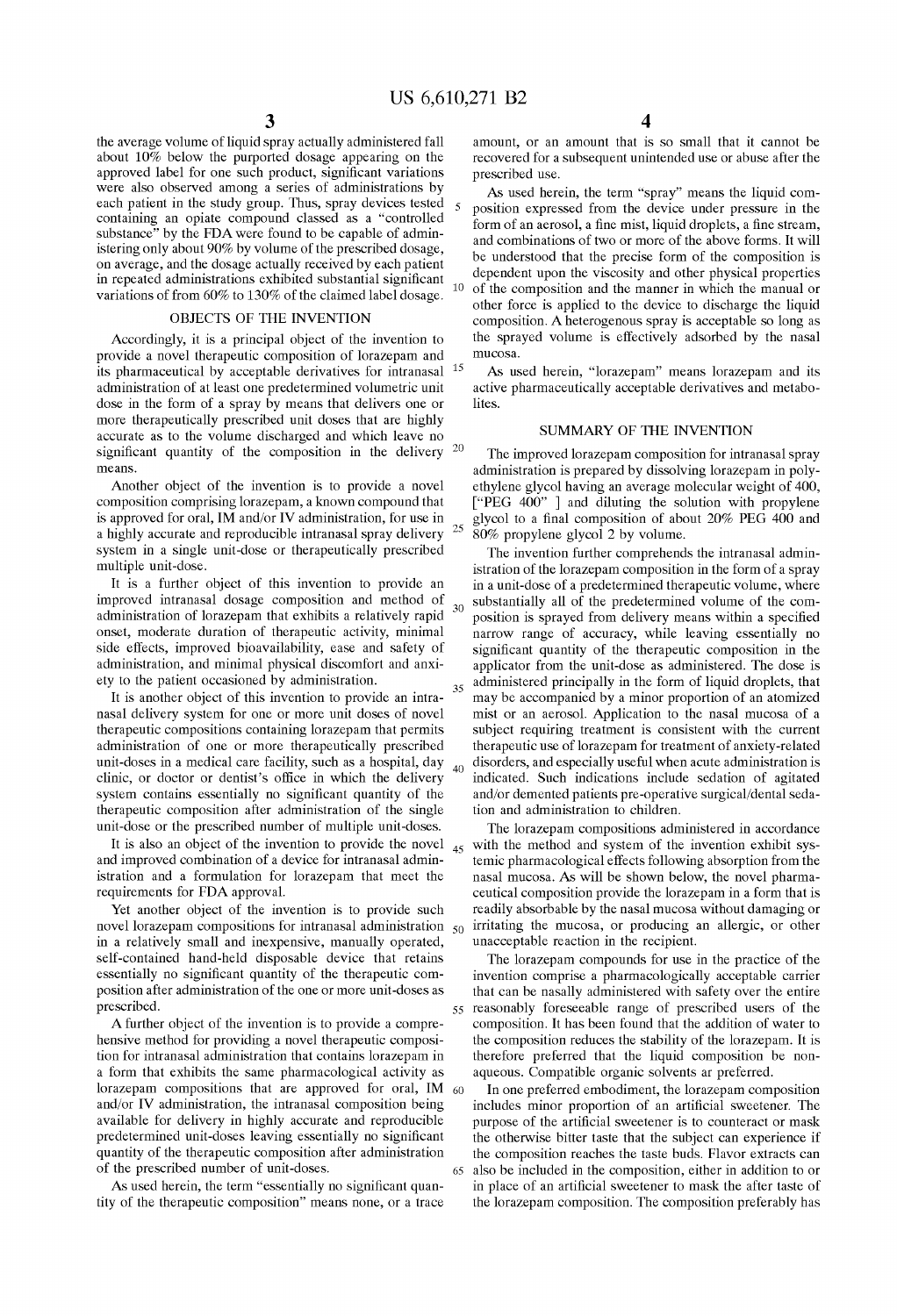15

25

35

 $\frac{5}{4}$  a shelf life in the chosen delivery system of at least six months, and most preferably greater than two years. Optionally, the composition can include one or more pre servatives of the type approved for use in pharmaceutical compositions. The preservative is preferably an anti oxidant. One preservative that has been found particularly suitable is butylate hydroxytolune, Which can be added at the rate of 0.1 mg/mL.

The lorazepam composition of the invention is also compatible with the delivery system. The lorazepam compositions for use in the invention are formulated to deliver the dose Within the foreseeable temperature ranges of exposure, e.g., Without becoming too viscous to be administered in the proper form by the device, or crystallizing at lower temperatures; and Without exceeding the internal pressure limits of the delivery system at higher temperatures.

The predetermined therapeutic volume of the pharmaceu tical composition contained in the unit dose is delimited by several parameters, including the capability of the nasal passage to receive and absorb the volumetric quantity of spray; and the solubility of the particular lorazepam in the physiologically and pharmacologically acceptable carrier liquid at the concentration required to achieve the desired effect. The relative safety of administering a given prede termined quantity of loraZepam to classes of patients for anxiety-related disorders or for sedation, Whose body Weight, age, general health, use of other medications may vary Widely and can be determined by methods Well knoWn in the art.

Dispensing devices meeting the above criteria and tech nical specifications have been provided in accordance with the invention by modifying commercially available devices, such as those sold by Pfeiffer of America of Princeton, N.J. and Valois of America, Inc. of Greenwich, Conn. When modified as described below, such devices have the capability of consistently delivering a predetermined volumetric amount of a liquid composition intranasally via a unit-dose dispenser that is manually operable by the patient requiring such intranasal drug administration. These manually oper able devices are designed for delivery of a single unit-dose, after which there is essentially significant quantity of the therapeutic composition remaining in the device. The device can thereafter be discarded without concern that others may abuse the controlled substance.

Commercial spray devices can be provided With enough 45 pharmacologically active composition to administer one predetermined unit-dose or tWo unit-doses ("bi-dose"), each with a high degree of accuracy and reproducibility for the device and among a plurality of such commercially manu factured and filled devices.

In accordance with the invention, the orifice of a commercial spray applicator Was enlarged and the sWirl chamber is retained in order to produce a spray that is principally in the form of liquid droplets that coat the nares. A minor proportion of the product may be in the form of a mist or 55 aerosol. The size of the orifice is optimized in relation to the viscosity of the lorazepam composition.

Devices that are suitable for use in the practice of the invention are fabricated from a variety of polymeric materials, and can also include glass or polymer containers 60 for the liquid lorazepam composition and metal components, preferably of stainless steel, that form elements of the delivery system. Such devices are compact, relatively inex pensive and can be discarded after the prescribed use. In a preferred embodiment, the container and its sealing means 65 are sterilizable; most preferably, the entire device is constructed from materials that can be sterilized.

The preparation of the lorazepam composition and its aseptic filling into containers and the assembly of the filled containers in the spray devices must be completed under aseptic conditions since the loraZepam cannot Withstand terminal sterilization without decomposition. Spray devices can be sterilized before filing, along with the intended packaging, employing methods and technology that are Well knoWn in the art.

#### BRIEF DESCRIPTION OF THE DRAWINGS

The novel features and other advantages of the present invention, in addition to those mentioned above, Will become apparent to those skilled in the art from the folloW ing detailed description and in conjunction With the accom panying draWings, in Which:

FIG. 1 is a graphic representation of the concentration of lorazepam in blood plasma versus time for IV, IM and IN doses; and

20 FIG. 2 is a graphic representation of the data of FIG. 1 over a longer time period.

#### DETAILED DESCRIPTION OF THE PREFERRED EMBODIMENT

30 A suitable liquid composition for use in a spray device for intranasal administration includes a solvent in Which the desired concentration of lorazepam can be attained to provide the desired unit-dose in a total sprayed liquid volume that can be delivered by the device and accommodated and absorbed by the subject's nasal mucosa. Lorazepam is insoluble in Water. A commercially available injectable composition approved by the FDA and sold by Wyeth Laboratories under the brand name Ativan®, includes 2 mg of loraZepam in 0.18 mL of polyethylene glycol 400 in propylene glycol with 2.0% benzyl alcohol as a preservative. This composition Was not acceptable for intranasal spray administration because benzyl alcohol is irritating to the mucosa.

40 A suitable composition for use in the invention Was prepared as folloWs.

LoraZepam Was formulated in a liquid composition for use in the practice of the invention. Since lorazepam is insoluble in water, the lorazepam was dissolved in polyethylene glycol having an average molecular Weight of about 400 ("PEG400"), and the solution diluted With propylene glycol. In order to provide for shelf-life stability over a period of up to six-months under typical conditions, a preservative can be added. In a preferred embodiment, an artificial sweeter is also dissolved in the composition. The 50 final composition was as follows:

| lorazepam               | $10.0$ mg  |
|-------------------------|------------|
| polyethylene glycol 400 | $0.18$ mL  |
| propylene glycol        | $0.809$ mL |
| butylate hydroxytolune  | $0.1$ mg   |
| saccharin (powder)      | $1.0$ mg   |

The lorazepam is preferably prepared in the form of a single or unit-dose nasal spray for intranasal administration by a precision dosage manually-activated pump. Each 1 ml of nasal spray solution is preferably formulated to contain 10 mg loraZepam. In a preferred delivery system, each actua tion of the nasal spray pump delivers 0.1 ml of this 10 mg/ml hm solution constituting a 1 mg dose. A smaller dose of the loraZepam HCl can be administered to children.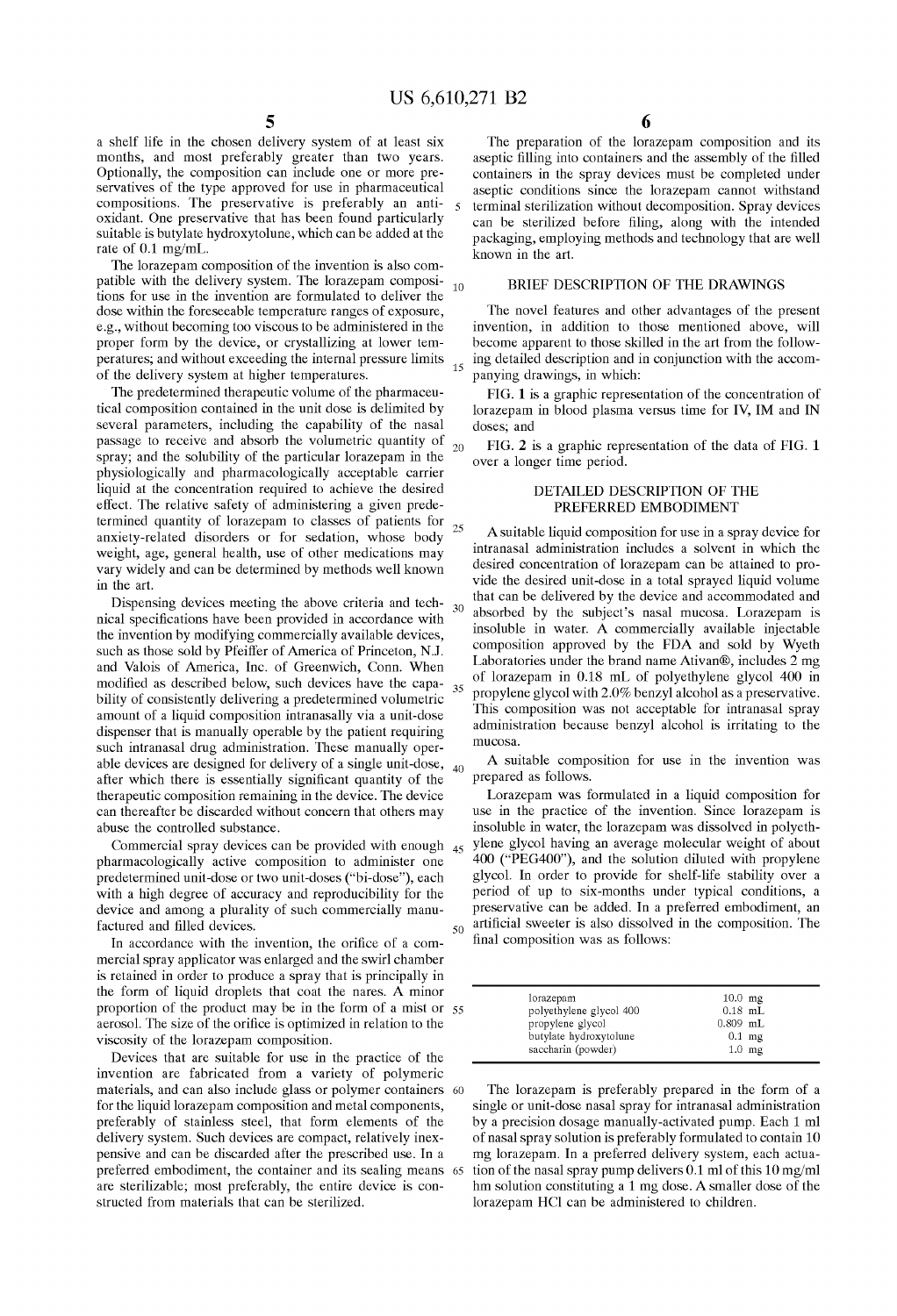25

 $30$ 

40

As Will be understood by those familiar With the art, dosage forms at lower concentrations of lorazepam can be prepared for administration based upon the patient's loWer body Weight, as in the case of children or adults of substan tially smaller size. The nasal spray solution has a pH in the range of from about 3 to about 7, With a pH of about 5 being preferred.

The lorazepam composition was placed in containers adapted for use with modified Pfeiffer dispensers identified by model/part numbers as 52020/BSK 7482. The intranasal applicators of the prior art are modified by increasing the size of the discharge orifice in nose piece to about  $0.07$  mm from about 0.05 mm in diameter (Which is typical for an aqueous solution), i.e., a 40% increase in diameter. This increase is necessary to accommodate the higher viscosity of the composition of the invention. The swirl chamber of the prior art precision spray dispenser can be retained. The applicator components are sterilized by methods well known in the art. As Will be understood by those of ordinary skill in the art, other changes in the design and/or construction of 20 the spray dispenser can be made to accommodate and discharge the more viscous composition of the invention. 10

The lorazepam nasal spray applicators are preferably stored at temperatures in the range of  $2^{\circ}$ –8° C. (36°–48° F.) and are protected from light to provide for maximum shelf life. If the applicator body is not transparent, visual inspec tion of the drug product for signs of deterioration is not possible and attention to the eXpiration date and storage conditions is important. The optional inclusion of a preser vative will serve to extend the shelf life, as will storage under refrigeration. In the last case, the products and dis penser should be brought to room temperature before admin istration. Any expired product is discarded in the appropriate manner.

A formulation of loraZepam for intranasal administration Was prepared as described above under aseptic conditions in the form of a liquid composition at a concentration of 1.0 mg of lorazepam in  $0.1$  mL. The composition was used to fill the required number of single-dose, metered sprayers commer cially produced and sold by Pfeiffer of America, Inc., each of which sprayers first having been modified as described above. The filling of the containers and their assembly is completed under aseptic conditions since the lorazepam composition cannot withstand the heat of sterilization.

Each subject received a single spray in each nostril for a total of 2.0 mg. A 2.0 mg dose is preferred as being Within common, safe and labeled doses prescribed. Commercially available lorazepam was purchased for IM and IV administration. The product was Ativan® Injection for parental  $\varsigma_0$ administration sold by Wyeth Laboratories, (a Wyeth-Ayerst Company.) Each mL of Ativan® Injection is formulated With 2 mg of loraZepam in 0.18 mL PEG400 in propylene glycol with 2.0% benzyl alcohol as a preservative. The IV doses were diluted according to the label instructions by adding  $55$ one mL of Water.

Each of the applicators Was Weighed prior to use and after use. Qualified medical personnel took the respective applicators to subjects in a clinical setting; one dose Was admin istered up each nostril, after Which the applicator Was recovered for weighing. Each subject used two Pfeiffer unit dose spray devices, both of Which Were discarded folloWing the post-use Weighing. The IV doses Were administered through antecubital veins on the arm opposite to the arm from Which samples Were taken, injecting the solution over 65 about five minutes. Syringes were weighed before and after administration. Further details of the protocol, and the

results of these studies of the methods and system of the invention and the comparative prior art method folloW. Unit-Dose:

A statistical comparison of dose 1 and dose 2 for the Pfeiffer unit dose delivery system Was done using a paired t-test. Analysis of the data for normally functioning devices indicated that the difference betWeen the mean sprays of the two applications using the Pfeiffer device was not statistically significant. (This analysis excluded data from one of the devices that malfunctioned.)

Investigational Methods

A clinical study Was undertaken for the purposes of (1) to assessing the absolute bioavailability of lorazepam by comparing the pharmacokinetics of 2.0 mg lorazepam administered by intranasal (IN) and intravenous (IV) routes; and (2) to compare pharmacokinetic parameters via IN administra tion to intramuscular (IM) and intravenous administration. This Was undertaken as a single-dose, open-label, three-Way crossover, randomized, pilot bioavailability study of loraZepam comparing intranasal administration in healthy human volunteers.

Twelve healthy non-smoking subjects (six male and six female) betWeen the ages of 18 and 35 years Were initially selected for this inpatient study. One subject left the study and one subject received delayed doses. Study participants Were selected based on inclusion/exclusion criteria, history and physical exam, laboratory tests, and other customary procedures.

The subjects were within  $\pm 20\%$  of ideal body weight and no history of allergies, acute or chronic nasal symptoms, significant nasal surgery or abnormalities were reported.

35 Eleven of the tWelve subjects completed the study accord ing to the protocol. Each of the subjects received 3 doses of 2 mg of lorazepam on three separate occasions. No clinically significant protocol violations occurred during this study. The inclusion criteria mentioned abstinence from prescrip tion and non-prescription drugs prior to and during the study, and any medications taken in the 14 days before the study and during the study Were noted. Subjects abstained from alcoholic and caffeine-containing beverages for 48 hours before the dosing period and during the study.

Clinical Trials

Study Drug Formulation

45 Lorazepam for intranasal administration was supplied by the University of Kentucky College of Pharmacy. Lorazepam for intravenous administration ("IV") was supplied as Ativan® 1 mg/mL for subjects 1, 3, 8, and 9 on the first day and for subjects  $2, 4, 5, 6$ , and  $7$  on the second study day. Lorazepam for intramuscular administration ("IM") was supplied as Ativan<sup>®</sup> 2 mg/mL for subjects 2, 4, 5, 6 and 7 on first study day and for subjects 1,  $3$ , 8 and 9 on the second study day. Free base content Was 1.77 mg or 88.7% of stated lorazepam strength (from molecular weights: 321.8—36.46=285.34, 285.34/321.8=88.7%) To summarize, the dosages for each of the three routes of administration Were as folloWs:

Treatment A: 2.0 mg intravenous lorazepam;

Treatment B: 2.0 mg intramuscular lorazepam; and

60 Study Drug Administration Treatment C: 2.0 mg intranasal lorazepam solution

Drug administration occurred at approximately 0800 hours following overnight fasting. Subjects were allowed up to 360 mL of juice or soft drink one hour before each dose, but Were not alloWed to eat for one hour after their dose. Safety Measures

Weight, blood pressure, and pulse Were measured prior to dosing and at the end of the study. Blood pressure and pulse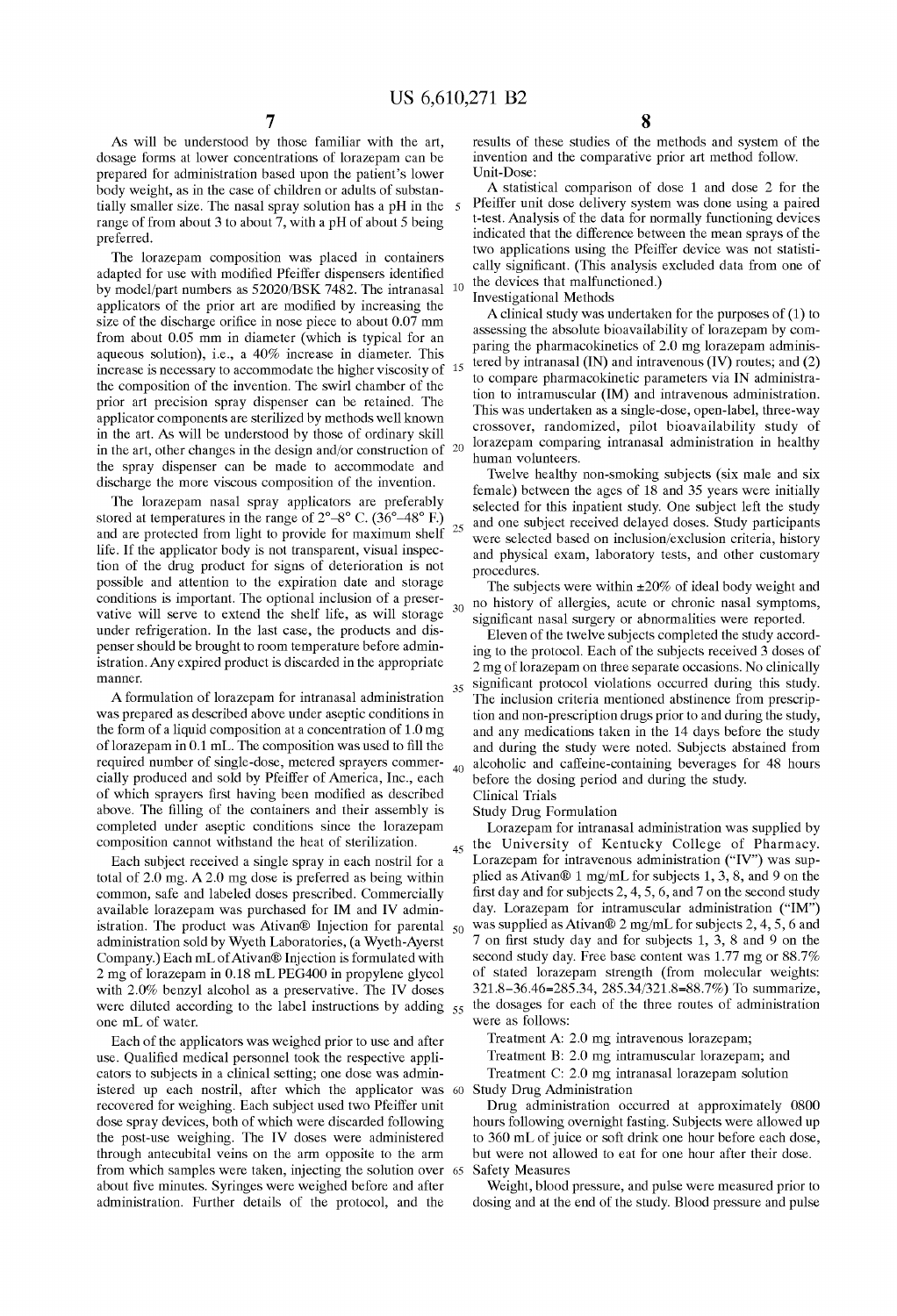rate Were measured With the subjects seated in an upright position before any corresponding blood sample Was col lected. Blood pressure and pulse rate Were measured and recorded on the same arm throughout the study at 0 (pre dose) and 30 minutes, 1, 2, 4, 8, and 16 hours.

The three treatments were separated by one-week washout period. The subject (#02) Whose doses Were delayed received the final dose within one month of the first dose, was dosed with the other subjects during their first and third periods and received the final treatment two weeks later. She  $10<sup>10</sup>$ Was dosed in the treatment order to Which she Was random iZed.

#### Clinical Adverse Events

Spontaneously reported adverse events Were recorded by the subjects throughout the study; adverse events Were also elicited by nondirected intervieWs.

#### Sample Collection and Handling

Blood samples for the three treatments Were collected from each subject according to the folloWing schedule: 0 20 (pre-dose), 5, 15, 30 and 45 minutes, and 1, 2, 3, 4, 8, 12, 18, 24 and 36 hours folloWing loraZepam administration. The beginning of the IV administration Was considered time zero. After collection, the blood was centrifuged in a refrigerated centrifuge at 4° C. to separate the plasma and the cells, and the plasma Was transferred to polypropylene tubes. The plasma was stored at approximately  $-70^{\circ}$  C. at the study site until shipped to an independent analytical service. The plasma was maintained frozen during shipping and upon arrival at the remote analytical facility, the samples Were 30 stored at approximately  $-20^{\circ}$  C. until analyzed. 25

#### Bioanalytical Methods

#### LC/MS/MS Assay for Lorazepam

The sample analysis using an LC/MS/MS assay Was performed by an independent service in accordance With established protocols. The analytic range for the lorazepam method Was 0.10 ng to 25.00 ng/mL using 1.0 mL of human plasma. Concentrations less than 1.10 ng/mL Were reported as below quantitation limit (BQL). Samples with concentrations greater than 25 ng/mL were reanalyzed using a dilution so that the assayed concentration Was Within the range of 0.10 ng to 25.00 ng/mL.

#### Pharmacokinetic Methods

Plasma concentration versus time date for loraZepam Were 45 analyzed using noncompartmental pharmacokinetic methods. Pharmacokinetic parameters Were determined using standard noncompartmental methods With log-linear least square regression analysis to determine the elimination rate constants (WinNonlin, Pharsight Corp., Palo Alto, Calif.). 50 The areas under the concentration versus time curves from time zero to infinity ( $AUC_{0-\infty}$ ) were calculated by a combination of the linear and logarithmic trapezoidal rules, with extrapolation to infinity by dividing the last measurable serum concentration by the elimination rate constant  $(\lambda_z)$  55 Pharmacokinetic Results (Proost, 1985). Values for the maximum concentration  $(C_{max})$  and time to  $C_{max}$  (T<sub>max</sub>) were determined by visual inspection of concentration versus time data for each sub ject. The elimination half-life was determined from  $0.693/$  $\lambda_z$ . The absolute bioavailability (F) for the IN and IM dosage 60 forms, assuming equal 2 mg doses, Was determined by  $F=AUC<sub>IN,0-\infty</sub>/AUC<sub>IV,0-\infty</sub>$  for the IN dose and F=  $AUC_{IM,0-\infty}/AUC_{IV,0-\infty}$  for the IM dose. Clearance (CL for IV and CL/F for IN and IM doses) Was determined by dividing the dose by  $\text{AUC}_{0-\infty}$ . Volume of distribution at steady state 65 dose. and for elimination ( $V_{ss}$  and  $V_{z}$ ) were determined by moment curves (Gibaldi and Perrier, 1982).

TABLE 1

| Mean (CV as a %) pharmacokinetic parameters following        |  |  |  |  |
|--------------------------------------------------------------|--|--|--|--|
| administration of 2 mg intravenous (IV infusion over 5 min), |  |  |  |  |
| intranasal (IN) and intramuscular (IM) lorazepam doses in    |  |  |  |  |
| 11 healthy volunteers.                                       |  |  |  |  |

|    | Parameter                              | $2$ mg IV                          | $2 \text{ mg}$ IM                | $2 \text{ mg IN}$             |
|----|----------------------------------------|------------------------------------|----------------------------------|-------------------------------|
| 10 | $T_{\rm max}$ (hrs <sup>*</sup> )      | 0.1<br>$(0.083 \text{ to } 1.017)$ | 3.0<br>$(0.5 \text{ to } 8.017)$ | 0.5<br>$(0.25 \text{ to } 2)$ |
|    | $C_{\text{max}}$ (ng/mL)               | 47.57 (57.8)                       | 22.58 (28.9)                     | 21.38 (24.3)                  |
|    | $t_{1/2}$ (hr)<br>$AUC_{0-4}$          | 16.6(27.3)<br>386.8 (19.4)         | 17.4(38.1)<br>372.8 (16.4)       | 18.5(28.3)<br>288.0 (25.4)    |
|    | $(ng \cdot hr/mL)$                     |                                    |                                  |                               |
|    | $AUC_{0-\infty}$<br>$(ng \cdot hr/mL)$ | 500.8 (30.8)                       | 506.2 (33.7)                     | 393.5 (38.0)                  |
| 15 | $CL$ or $CL/F (L/hr)$                  | 4.3(27.0)                          | 4.3(28.5)                        | 5.7(31.8)                     |
|    | $V_{ss}$ (L)                           | 93.2 (11.9)                        |                                  |                               |
|    | $Vz$ or $Vz/F(L)$<br>$F(\%)$           | 97.8 (15.2)<br>assume 100%         | 99.2 (10.8)<br>100.9 (10.2)      | 140.1 (16.8)<br>77.7(11.1)    |

\*median and range given for  $T_{\text{max}}$ 

Table 1 is a summary of pharmacokinetic data for the three doses. Absorption of lorazepam following IN administration Was rapid as indicated by the fact that concentra tions were detected in all subjects within five minutes after the IN administration. The median  $T_{max}$  values were 30 minutes and three hours for the IN and IM doses, respec tively. On average, 0.1091 g (CV 5.6%, n=21) Was dis pensed from the individual spray pumps as determined by the difference in the pre- and post-Weights. (This data excludes one malfuctioning device of the 22 devices used in this study.) The mean plasma concentration versus time curve profiles for the IV, IM and IN doses are shown in FIG. 1. Plasma concentrations Were still detectable 36 hours after administration.

40 FIGS. 1 and 2 are plots of the mean (n=11) plasma lorazepam concentration versus time graphs following three treatments:  $(A)$  2.0 mg lorazepam by five minutes IV infusion,  $(B)$  2.0 mg lorazepam IN dose and  $(C)$  2.0 mg lorazepam IM dose. FIG. 1 shows the results over the period following administration; FIG. 2 is the same data for the 36 hours folloWing administration.

Safety Results

35

Results of the clinical measurement of vital signs and body Weight exams Were recorded and nasal exams Were performed. A revieW of this data failed to reveal any clinically significant safety concerns. There were no serious adverse events and no subjects Were discontinued due to adverse effects. Subjects commented that they experienced a mild bad taste immediately after the IN dose. Any safety concerns associated With IN are similar to those associated with IV administration.

Detailed nasal examination demonstrated no pathology of the naso-pharynx after single administration of the lorazepam formulations.

The plasma lorazepam concentrations and actual collection times for each of the 11 subjects Was tabulated and plasma concentration-time curves for each of the 11 subjects Were prepared. The mean concentration-time curves of FIGS. 1 and 2 are representative for most subjects (mean data tabulation). FIG. 1 is a plot of the mean  $(n=11)$ lorazepam concentration versus time graphs following IV, IM and IN doses of 2 mg loraZepam during the 4 hours after dose; FIG. 2 is the same data plotted for 36 hours after the

Noncompartmental pharmacokinetic analysis Was used to evaluate the plasma concentration versus time curves of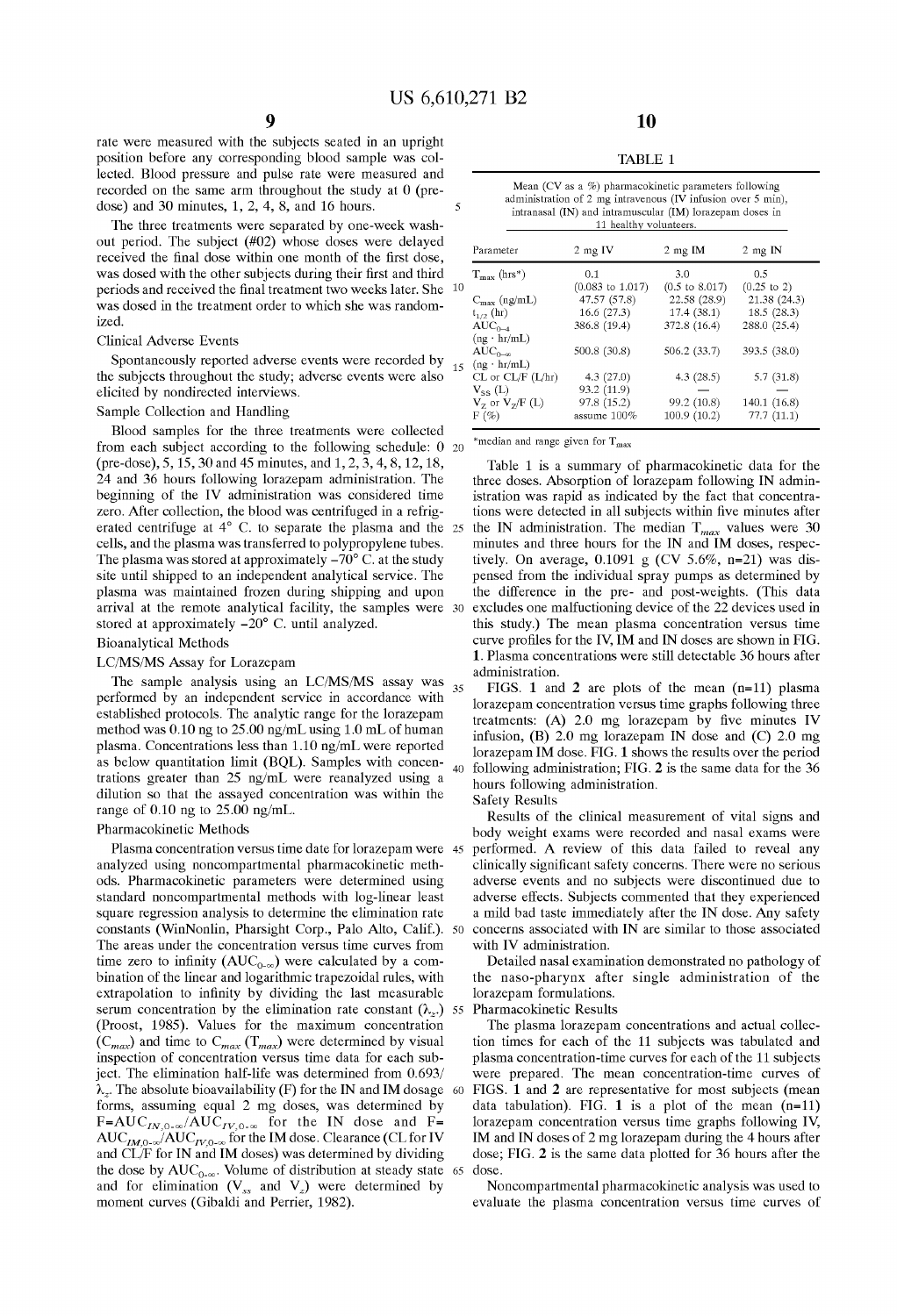lorazepam following single 2.0 mg doses of lorazepam by intravenous (IV), intramuscular (IM), and intranasal (IN) routes. Individual plasma lorazepam concentration versus time profiles for all subjects were recorded; number of time points used to estimate the elimination rate constant Were also recorded; and a complete listing of individual and mean pharmacokinetic parameters for all 11 subjects Was recorded. Table 1 is a summary of the descriptive statistics for lorazepam pharmacokinetic parameters.

Rapid absorption of lorazepam was observed after the IV 10 and IN doses. The  $T_{max}$  values were approximately 9 and 18 minutes, on average, for the IM and IN doses, respectively. The mean  $T_{max}$  for the IV infusion was not the first blood sample after the end of the infusion for two reasons. The peak concentration after the IV dose in one subject Was not 15 at the first blood sample after the end of the IV infusion, but at the next time point. In the case of Subject 4, acquiring the blood sample immediately following the IV infusion was delayed resulting in the mean  $T_{max}$  being affected. As expected, the lorazepam  $C_{max}$  and AUCs were significantly expected, the lorazepam  $C_{max}$  and AUCs were significantly 20 higher after IM and IV administration compared to IN administration. Mean plasma half-lives and clearance after correcting for bioavailability, Were similar for all three treatments.

The arithmetic mean value of absolute bioavailability of 25 loraZepam (11 subjects) for the IN formulation is 78%. The plasma levels Were comparable to those of the IM dose.

From the above, it will be understood that a novel composition and method is provided for the safe and con trolled intra-nasal administration of precise doses of 30 lorazepam in accordance with a medically prescribed regimen.

What is claimed is:

1. A pharmaceutical composition for intranasal adminis tration to a mammal that produces a sedative-anxiolytic 35 physiological response in the mammal, the composition consisting essentially of:

lorazepam;

polyethylene glycol and propylene glycol as a solvent carrier for the lorazepam; wherein the polyethylene glycol constitutes from about 15% to about 25% by volume and the propylene glycol constitutes from about 75% to about 85% by volume of the composition; and 40

a sWeetener,

Wherein the composition forms a spray When discharged from a manually actuated spray device.

2. The composition of claim 1, Wherein the polyethylene glycol has an average molecular Weight of about 400.

3. The composition of claim 1, wherein the polyethylene  $\zeta_0$ glycol constitutes about 20% by volume and the propylene glycol about 80% by volume of the composition.

4. The composition of claim 3, Wherein the solvent-carrier is polyethylene glycol having an average molecular weight of about 400.

5. The composition of claim 3, wherein the lorazepam is present in the composition at a concentration of 1.0 mg/0.1 mL.

6. A sprayable liquid pharmaceutical composition for intranasal administration in the form of at least one unit-dose to a mammal for the purpose of producing a sedative anxiolytic response in the mammal, the composition con sisting essentially of:

lorazepam:

polyethylene glycol and propylene glycol as a solvent for 65 the lorazepam; wherein the polyethylene glycol constitutes from about 15% to about 25% by volume and

12

the propylene glycol constitutes from about 75% to about 85% by volume of the composition, a sweetener, and

a preservative,

wherein the lorazepam is present in the liquid composition at a concentration of about 1.0 mg/0.1 mL.

7. The composition of claim 6, Wherein the polyethylene glycol has an average molecular Weight of about 400.

8. The composition of claim 7, Wherein the ratio of polyethylene glycol to propylene glycol is about four-to one.

9. The composition of claim 7, Wherein the solvent constitutes about 80% by volume and the propylene glycol about 18% by volume.

10. The composition of claim 6, wherein the sweetener is selected from the group consisting of saccharin and aspar tame.

11. The composition of claim 10, wherein the sweetener is saccharin.

12. The composition of claim 6, Wherein the preservative is butylated hydroxytoluene.

13. A method of treating a mammal exhibiting symptoms of anxiety-related disorders, said mammal requiring treatment, the method comprising the steps of:

a. providing an intranasal spray delivery device;

- b. filling the delivery device with a sprayable liquid composition, the liquid composition consisting essen tially of:
- loraZepam, polyethylene glycol and propylene glycol as a solvent-carrier for the loraZepam; Wherein the polyethylene glycol constitutes from about 15% to about 25% by volume and the propylene glycol constitutes from about 75% to about 85% by volume of the composition, a sWeetener, and
- c. administering a predetermined measured dose of the liquid lorazepam containing composition intranasally to the mammal requiring treatment by spraying the liquid composition droplets from the delivery device into at least one of the mammal's nostrils.

14. The method of claim 13, Wherein the dose is admin istered by manually activating the delivery device.

15. The method of claim 13, Wherein the predetermined dose is administered by spraying the loraZepam-containing composition first in one nostril and then in the other.

16. The method of claim 13, Wherein the mammal is an adult human and the predetermined dose is two Mg of lorazepam.

17. The method of claim 13, Wherein the sprayable liquid composition is prepared by dissolving lorazepam in the solvent carrier and adding the lorazepam in the solvent carrier to the delivery device under aseptic conditions.

18. The method of claim 13 Which includes the further step of sterilizing the delivery device before addition of the liquid composition.

19. A pharmaceutical composition for intranasal admin istration consisting essentially of:

lorazepam;

45

55

60

polyethylene glycol and propylene glycol; Wherein the polyethylene glycol constitutes from about 15% to about 25% by volume and the propylene glycol con stitutes from about 75% to about 85% by volume of the composition;

and a sWeetener.

20. A composition according to claim 19, Wherein the polyethylene glycol has an average molecular Weight of about 400.